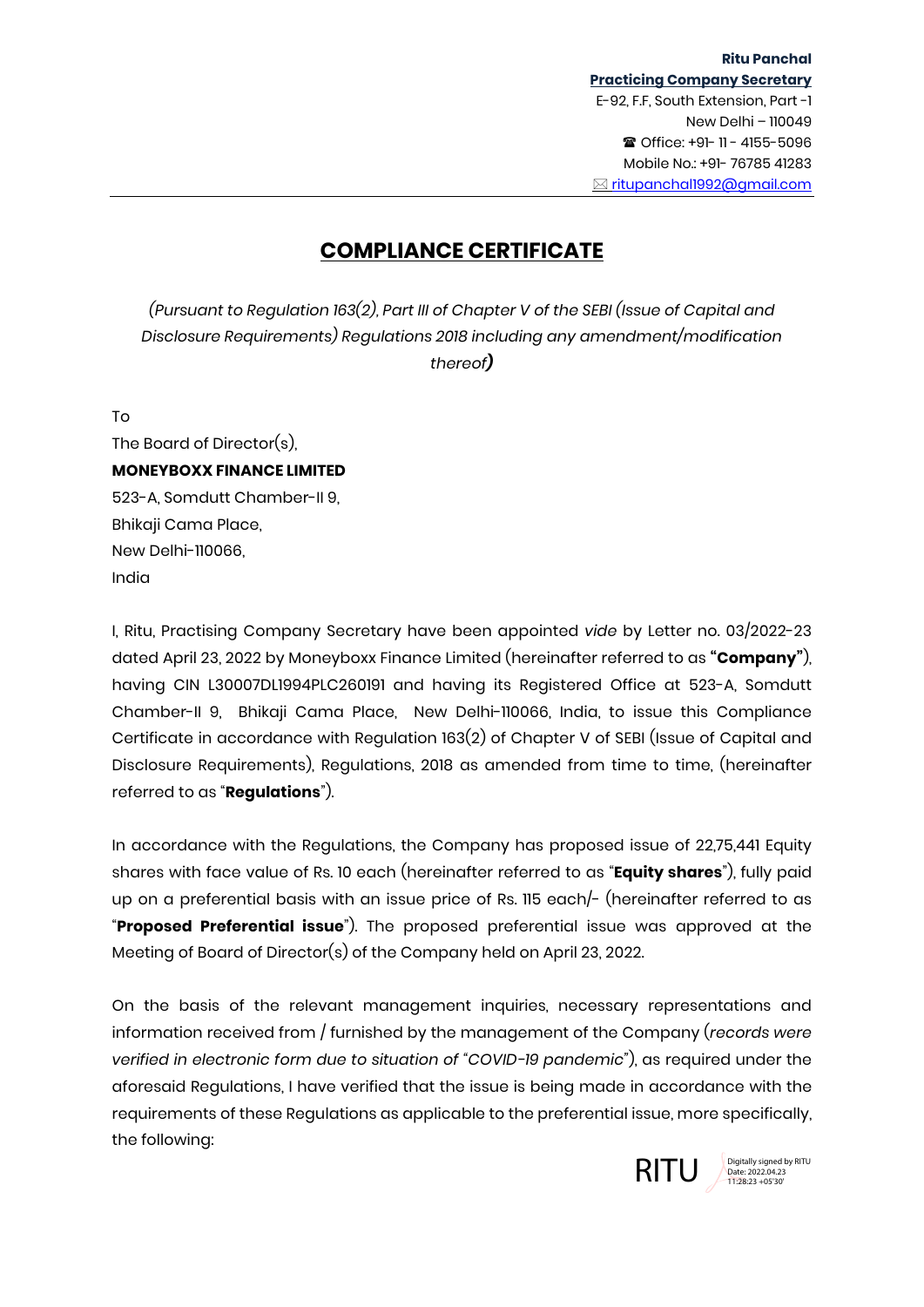- i. Memorandum of Association and Articles of Association of the Company;
- ii. The Present capital structure including the details of the Authorised, Subscribed, Issued and Paid up share capital of the Company along with the shareholding pattern;
- iii. Resolutions passed at the meeting of the Board of Director(s);
- iv. List of Proposed Allottees;
- v. The relevant date in accordance with Regulation 161 of the Regulations. The relevant date for the purpose of said minimum issue price was April 20, 2022;
- vi. The statutory registers of the Company and List of shareholders issued by RTA:
	- a. to note that the equity shares are fully paid up.
	- b. all equity shares held by the proposed allottees in the Company are in dematerialised form.
- vii. Disclosures under the SEBI (Prohibition of Insider Trading) Regulations, 2015 & the SEBI (Substantial Acquisition of Shares and Takeovers) Regulations, 2011, if any, made by proposed allottees during the 90 trading days preceding the relevant date;
- viii. Details of buying, selling and dealing in the Equity Shares of the Company by the proposed allottees, Promoter or Promoter Group during the 90 trading days preceding the relevant date;
- ix. Permanent Account Numbers of the proposed allottees, except those allottees who are exempt from specifying their Permanent Account Number for transacting in the securities market by the Board;
- x. Draft notice of General Meeting, Explanatory Statement and Shareholders Agreement (if any):
	- a. to verify the disclosure in Explanatory Statement as required under Companies Act, 2013 & the Companies (Share Capital and Debentures) Rules, 2014 and Regulation 163(1) of the Regulations.
	- b. to verify the tenure of the convertible securities of the company that it shall not exceed eighteen months from the date of their allotment. *(This clause is not applicable)*
	- c. to verify the lock-in period as required under Regulation 167 of the Regulations
	- d. to verify the terms for payment of consideration and allotment as required under Regulation 169 of the Regulations.
- xi. Computation of the minimum price of the shares to be allotted in preferential issue in accordance with the Regulations. The minimum issue price for the proposed preferential issue of the Company, based on the pricing formula prescribed under these Regulations has been worked out at Rs. 115/-;

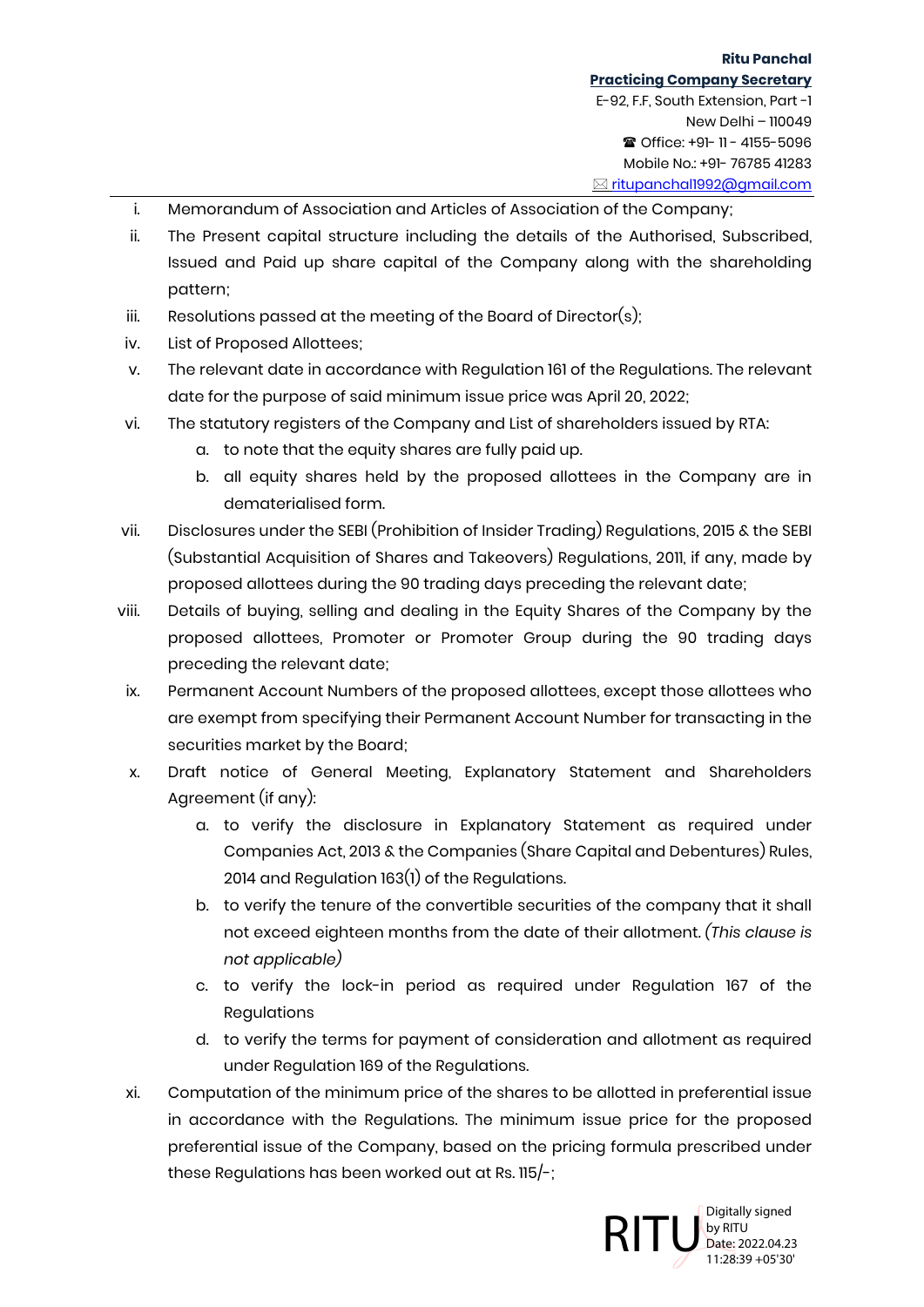- xii. Board/shareholders' resolution and statutory registers to verify that promoter(s) or the promoter group has not failed to exercise any warrants of the Company which were previously subscribed by them; *(This clause is not applicable)*
- xiii. Valuation Report of Independent Registered Valuer for pricing of infrequently traded shares;
- xiv. Valuation Report of the assets done by the Independent Registered Valuer for issuance of securities for consideration other than cash and its submission to the stock exchanges where the equity shares of the Company are listed; *(This clause is not applicable)*
- xv. Verified the relevant statutory records of the company to confirm that:
	- a. it has no outstanding dues to the SEBI, the stock exchanges or the depositories except those whose are the subject matter of a pending appeal or proceeding(s), which has been admitted by the relevant Court, Tribunal or Authority.
	- b. it is in compliance with the conditions for continuous listing of equity shares as specified in the listing agreement with the stock exchange where the equity shares of the are listed and the Securities and Exchange Board of India (Listing Obligations and Disclosure Requirements), 2015, as amended, and any circular or notification issued by the Board thereunder.

It is the responsibility of the Management to comply with the requirements of the Regulations, including the preparation and maintenance of all accounting and other relevant supporting records, designing, implementing and maintaining internal control relevant to preparation of Notice and explanatory statement, determination of relevant date & minimum price of shares and making estimates that are reasonable in the circumstances.

## **Assumptions & Limitation of scope and Review:**

- 1. Compliance of the applicable laws and ensuring the authenticity of documents and information furnished, are the responsibilities of the management of the Company.
- 2. Our responsibility is to certify based upon our examination of relevant documents and information. This is neither an audit nor an expression of opinion.
- 3. We are not expressing any opinion on the price computed / calculated and/or the price at which the shares are being issued by the Company.
- 4. This certificate is solely for the intended purpose of compliance in terms of aforesaid Regulations and for your information and it is not to be used, circulated, quoted or<br>Platally signed by RITU by RITU<br>Diate:2022.04.23